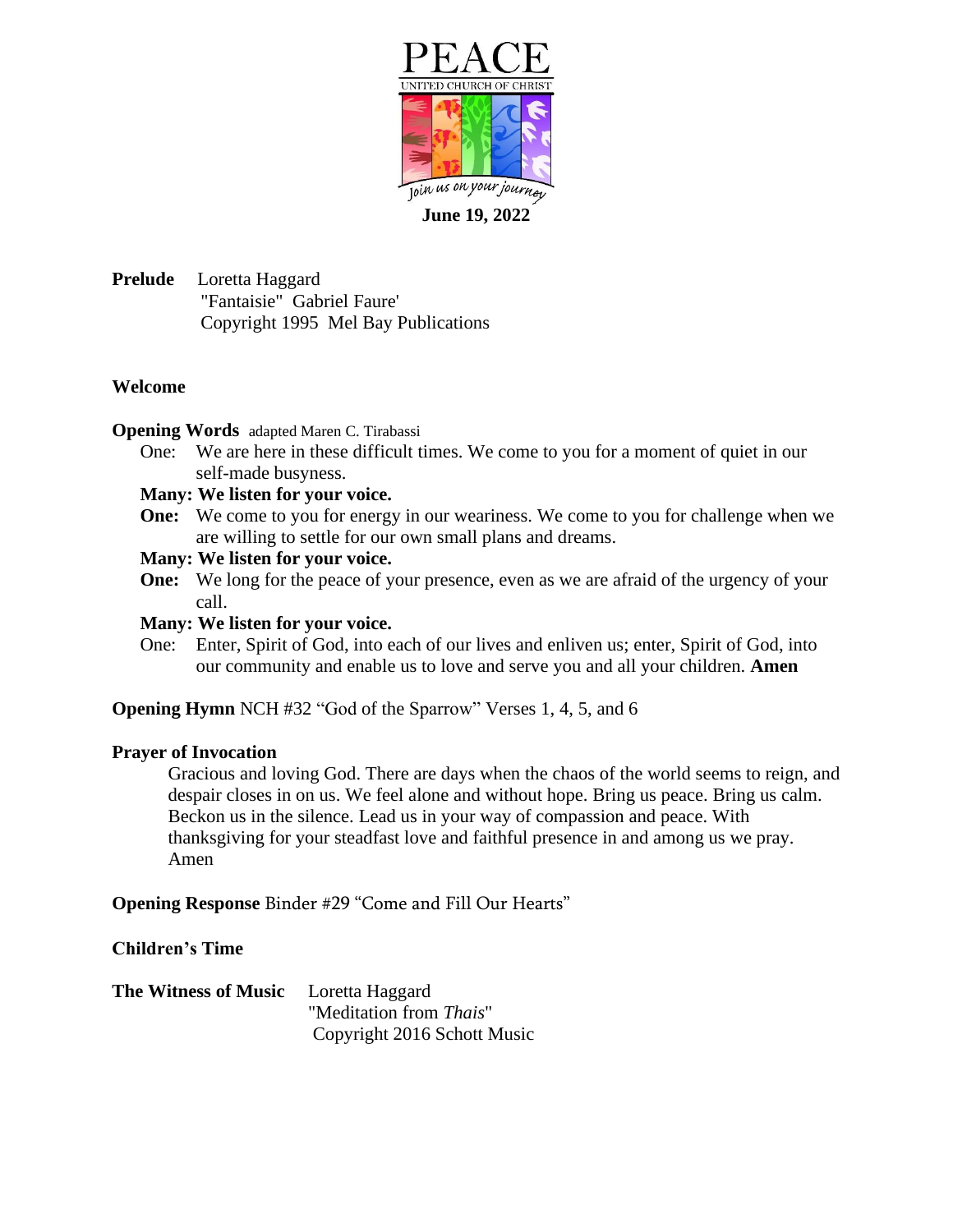# **Readings:**

# **1 Kings 19:1-4, 8-15a**

Ahab told Jezebel all that Elijah had done, and how he had killed all the prophets with the sword. Then Jezebel sent a messenger to Elijah, saying, 'So may the gods do to me, and more also, if I do not make your life like the life of one of them by this time tomorrow.' Then Elijah was afraid; he got up and fled for his life, and came to Beer-sheba, which belongs to Judah; he left his servant there.

But he himself went a day's journey into the wilderness, and came and sat down under a solitary broom tree. He asked that he might die: 'It is enough; now, O Holy One, take away my life, for I am no better than my ancestors.' He got up, and ate and drank; then he went in the strength of that food for forty days and forty nights to Horeb the mount of God. At that place he came to a cave, and spent the night there.

Then the word of the Holy One came to him, saying, 'What are you doing here, Elijah?' He answered, 'I have been very zealous for the Lord, the God of hosts; for the Israelites have forsaken your covenant, thrown down your altars, and killed your prophets with the sword. I alone am left, and they are seeking my life, to take it away.'

The Holy One said, 'Go out and stand on the mountain before the Holy One, for the God is about to pass by.'

Now there was a great wind, so strong that it was splitting mountains and breaking rocks in pieces before the Holy One, but God was not in the wind; and after the wind an earthquake, but God was not in the earthquake; and after the earthquake a fire, but God was not in the fire; and after the fire a sound of sheer silence.

When Elijah heard it, he wrapped his face in his mantle and went out and stood at the entrance of the cave. Then there came a voice to him that said, 'What are you doing here, Elijah?' He answered, 'I have been very zealous for the Holy One the God of hosts; for the Israelites have forsaken your covenant, thrown down your altars, and killed your prophets with the sword. I alone am left, and they are seeking my life, to take it away.' Then the Holy One said to him, 'Go, return on your way to the wilderness of Damascus.

# **For the wisdom contained in these holy words, we give thanks. Amen**

**Sermon** Rev. Dr. Wendy Bruner

**Hymn** Binder #4 "Spirit, Spirit of Gentleness"

# **Joys and Concerns**

**Prayer** Creator, who art in heaven, hallowed be your name. Your kin-dom come, your will be done on earth as it is in heaven. Give us this day our daily bread,